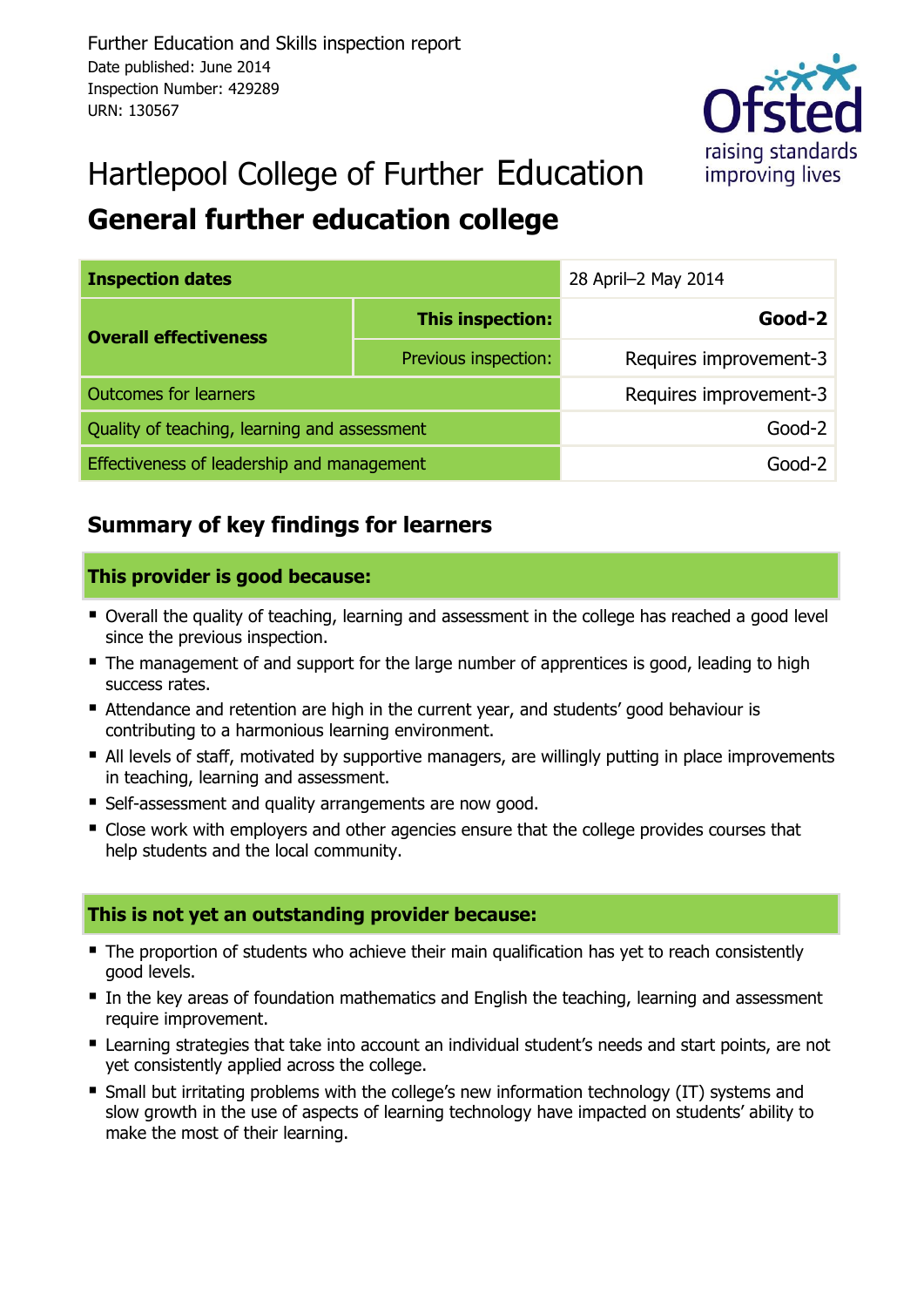## **Full report**

## **What does the provider need to do to improve further?**

- In instances where the attendance, retention and in-year achievement of students falls away, take prompt action to ensure that a higher proportion of students achieve their qualification.
- To help students achieve well in foundation English and mathematics further increase the staff development and support and ensure that individual students, particularly in functional skills classes, are clearer on what they need to do to
- Fully implement the procedures that are aimed at encouraging students to achieve their aspirational grades, and in GCSE English and mathematics courses make the achievement of an A\* to C grade an absolute priority.
- **Implement the improvements to the college's IT systems planned for summer 2014 and then,** with a more reliable system, renew the drive to enable and encourage staff to use appropriate technology to support and extend students' knowledge.

## **Inspection judgements**

**Outcomes for learners Requires improvement** 

- Outcomes for students on courses in 2012/13 improved from the inadequate position noted at the inspection at the mid-point of that year and the very low position in 2011/12 but at the end of the year they were still at a level that required further improvement.
- The success rates on most functional skills English and mathematics courses were low in 2012/13. Examination passes to date show that changes are having an impact in those areas, but rates still remain too low. Passes at A\* to C grade in GCSE mathematics and English were very low in 2012/13.
- The success rates for those who were on long courses in 2012/13 were too low, although short courses had results that ranged from satisfactory to good. The inconsistencies in performance noted at the March 2013 inspection had not been corrected by the end of the year.
- In the current year, much attention has been paid to attendance, monitoring of performance and then providing support for students who are believed to be under-performing. The impact of this work is seen in improved rates for attendance to a very good level as well as high retention rates but this has not yet resulted in improvements in formal outcomes.
- The very large majority of current students are progressing well on their main courses and are achieving or exceeding their target grades.
- **Success rates for nearly all apprenticeship programmes were good in 2012/13. The one weak** area, property services, related to subcontracted provision that has been discontinued. Workplace learning rates were very good. Over three-quarters of the way through the current year an extremely high proportion of the substantial number of apprentices are successfully completing their qualification.
- Students' behaviour and attitude towards learning are very good, which contributes to the effectiveness of teaching and learning. Students' confidence blossoms in this welcoming college, for instance, with hairdressing where level 1 students improve social skills, or in sport where natural confidence is well channelled into personal development.
- Carefully designed courses, close work with employers, good industry standard resources and a carefully planned programme of extra events linked with potential employment all contribute to the improvement of students' employability skills. Programmes such as heritage construction or aeronautical engineering have been carefully developed with employers or qualification awarding bodies to offer students skills relevant to the local area and employment opportunities.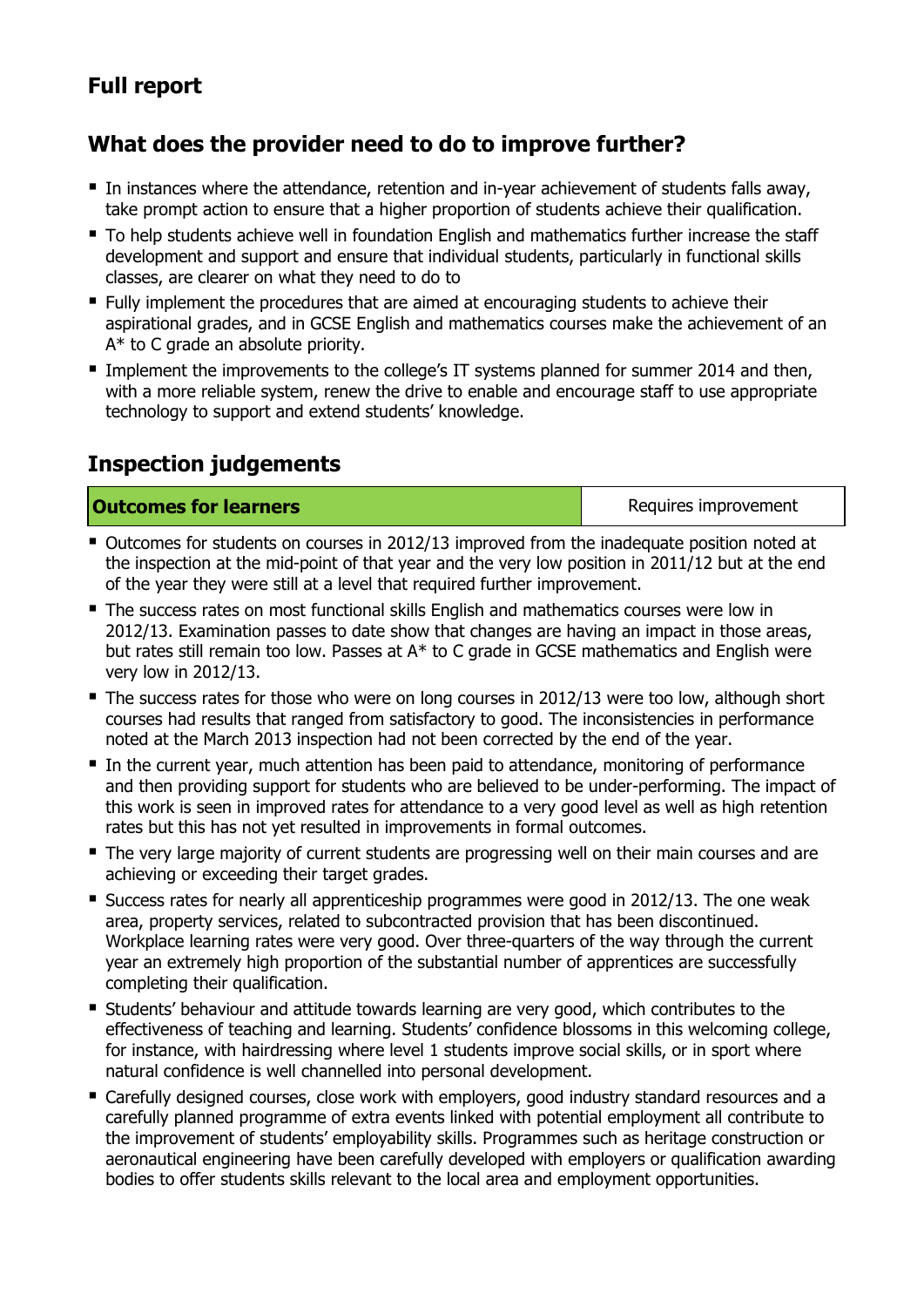- **Progression of students is monitored well, with the curriculum carefully adjusted to meet their** changing needs. A high proportion of students progress to other further education courses.
- No sustained or significant difference between the performance of differing groups of students is apparent. However, the college is properly examining a slowly growing gap in performance between young males and females, and underperformance by a small number of students of an African background.

| The quality of teaching, learning and assessment | Good |
|--------------------------------------------------|------|
|--------------------------------------------------|------|

- **Teaching and learning and assessment have improved significantly since the previous inspection** and are now good across the college, not just in the apprenticeship provision. This is influencing the college's improving retention and students' in-year progress and is beginning to have a positive impact on the achievement of qualifications.
- Staffs' high expectation of students' attendance, punctuality and achievement of most targets is aiding students' progress and achievement. Swift interventions resulting from students' nonattendance include text messages to parents or carers, good personal and academic support and closer monitoring. A sound process of observing and evaluating professional practice together with good professional development is helping teachers improve their skills.
- College staff effectively record students' individual learning characteristics, previous achievements and career aims. A large minority of teachers use this information well to plan learning that benefits their students. However, in too many lessons this detailed profiling is not used effectively to plan and meet the needs of individual students.
- Motivated and enthusiastic students work conscientiously and benefit from well-considered learning activities such as directed research, case studies, topical (and at times emotive) discussions. Tutors and employers collaboratively plan workplace activities that effectively aid the development of apprentices' occupational skills. Questioning is used routinely to check students' learning but the use of more probing questioning is not consistently used to extend students' understanding, to develop their ability to reflect, or make connections or form hypotheses.
- The new college building is a good environment for learning. However, managers are having to spend significant money to overcome deficiencies in the IT systems that reduced some staff enthusiasm for fully exploiting the potential of the technology and gave a few students difficulties in completing their work. In engineering and art and design courses technology, including the college virtual learning environment (VLE), is used imaginatively to enhance and promote independent learning. In other subjects technology is not as extensively used to give students the same variety and interest in their work, or in the case of apprenticeships to reduce some of the administrative effort allowing them to focus better on their skill development.
- Teachers across all areas are well qualified and their occupational experience and knowledge provides students with interesting learning activities and good vocational role models. For example, in an advanced art and design lesson, students explored how imagery can create emotional reactions and raise awareness of controversial and humanitarian issues.
- Assessment practice is sufficiently rigorous and varied. In lessons, the good use of peer assessments, share and compare, and continued analysis are effective in developing students' evaluative skills, which they then transfer to their own work. Assignments are annotated with useful comments some of which are particularly detailed. The summaries are used well by most students as they work towards improving their grades. English and mathematics functional skills students receive good verbal feedback but too often written feedback lacks details on how work can be improved.
- **Programmes of study are suitably planned to extend progression opportunities for students.** Students benefit from additional vocational subjects, planned enrichment and workshops that improve their curriculum vitae and interview techniques.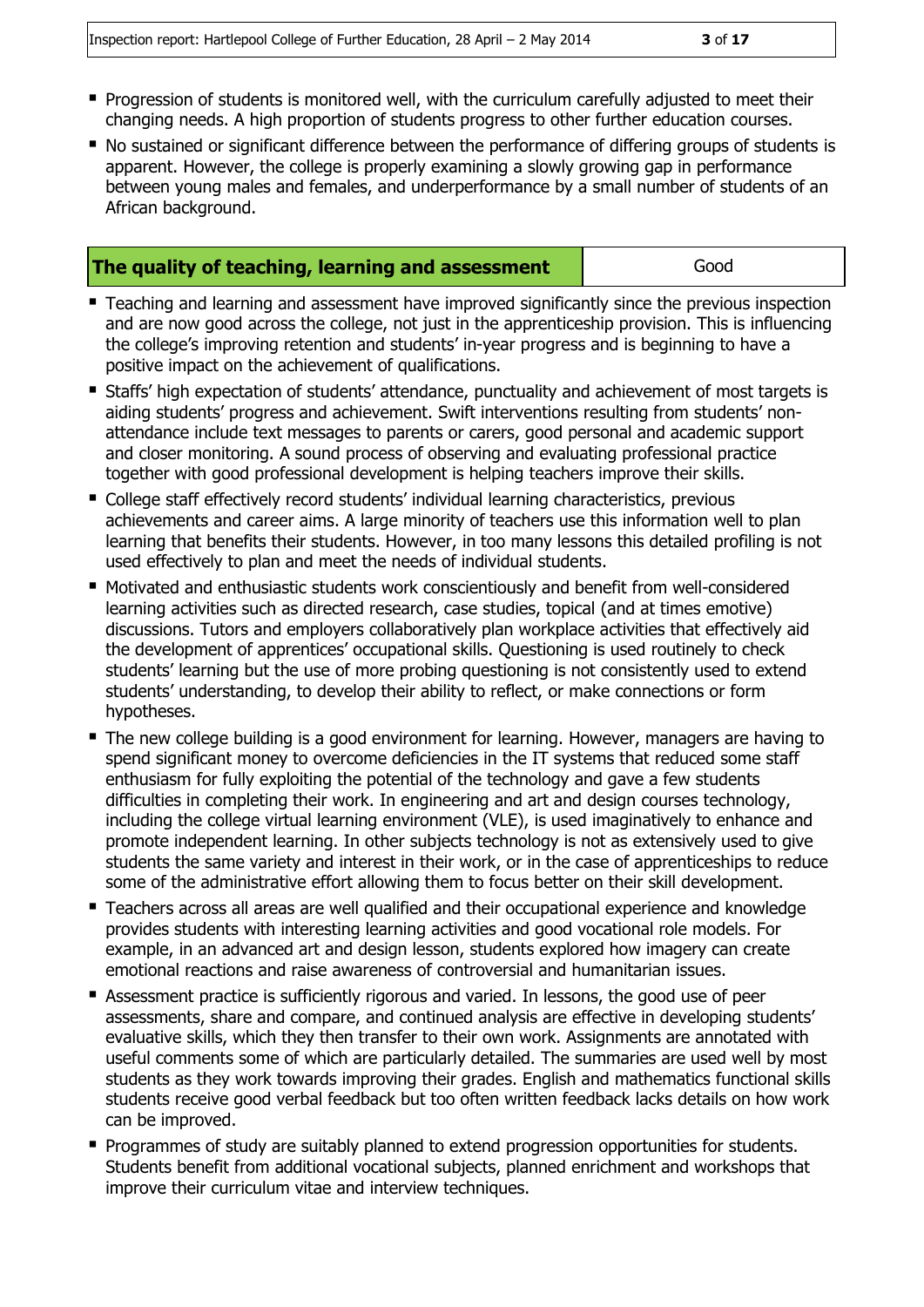- Students' experience is further extended by a wide range of varied cross-college activities, for instance, computer football games that are enhancing numeracy skills as well as topics such as personal health, multiculturalism and multi-media projects. Early years and hairdressing and beauty therapy students combined their skills when they invited primary school pupils into the college for a Halloween make-over. Themed events raise students' awareness of topical issues such as a Workers' Memorial Service for those injured and killed in the workplace.
- Effective and timely initial assessment arrangements lead to 'learner passports' detailing students' starting point. The monitoring of students' and apprentices' work is frequent and thorough. The college's review process is highly effective at monitoring attendance and achievement but too many students' and apprentices' development targets are no more than a direction to complete tasks or assessments. In a minority of cases progress in English and mathematics is not systematically shared with vocational teachers and planning to support students' development of specific topics is restricted.
- The specialist teaching of English and mathematics, although improved, requires further improvement. English and mathematics are adequately embedded into vocational teaching. For instance, students in a foundation English as a second language lesson not only speak numbers, but complete simple mathematical problems before they focus on pronouncing the numbers. However, that sort of example is not seen consistently across the college
- Good advice and guidance helps students choose appropriate courses and progress onto further education and employment. The college careers staff work closely with National Careers Service staff, also based in the college, to provide a good range of information. Academic and personal support is particularly good. Students have access to a wide range of external agencies. Additional learning support in lessons is suitably unobtrusive with specialist staff helping students become more independent and self-reliant.
- **The support for students with low attendance or those falling behind target is particularly good** and rightly involves parents and carers. Senior managers, programme leaders, and the college's support services join with programme tutors to ensure the students make improvements through regular contact, changes to timetables, additional study sessions, help with personal issues and finance. Many students whose attendance fell within the first months of joining college are now good attenders and progressing well.
- The college has created a culture of inclusion and respect. The promotion of equality and diversity in lessons and during apprentice progress reviews appropriately expands students' awareness and understanding. GCSE sociology students worked confidently as they developed case studies on racism in primary school. Students recognise the importance of individual differences and exhibit good and supportive characteristics when working in groups.

#### **Health and social care and early years and playwork**

Good

#### **16-19 study programmes 19+ Learning programmes**

- **Teaching, learning and assessment are good; the significantly improved retention and progress** of current students on all programmes shows a stronger picture than seen at the end of 2012/13. Students gain in self-confidence and are reflective practitioners. They are able to solve problems whilst gaining the knowledge, skills and attitudes essential for work in this sector.
- **Students enjoy their studies and make good progress. A majority progress to further study or** relevant employment. Students on the Access to health programme and an increasing number of health and care students progress to higher education.
- The standard of students' work is good. Most work is well presented and set out in a logical order. Level 3 students in particular carry out wider reading and research. Students make good use of all resources including the VLE. The standard of wall displays by childcare students is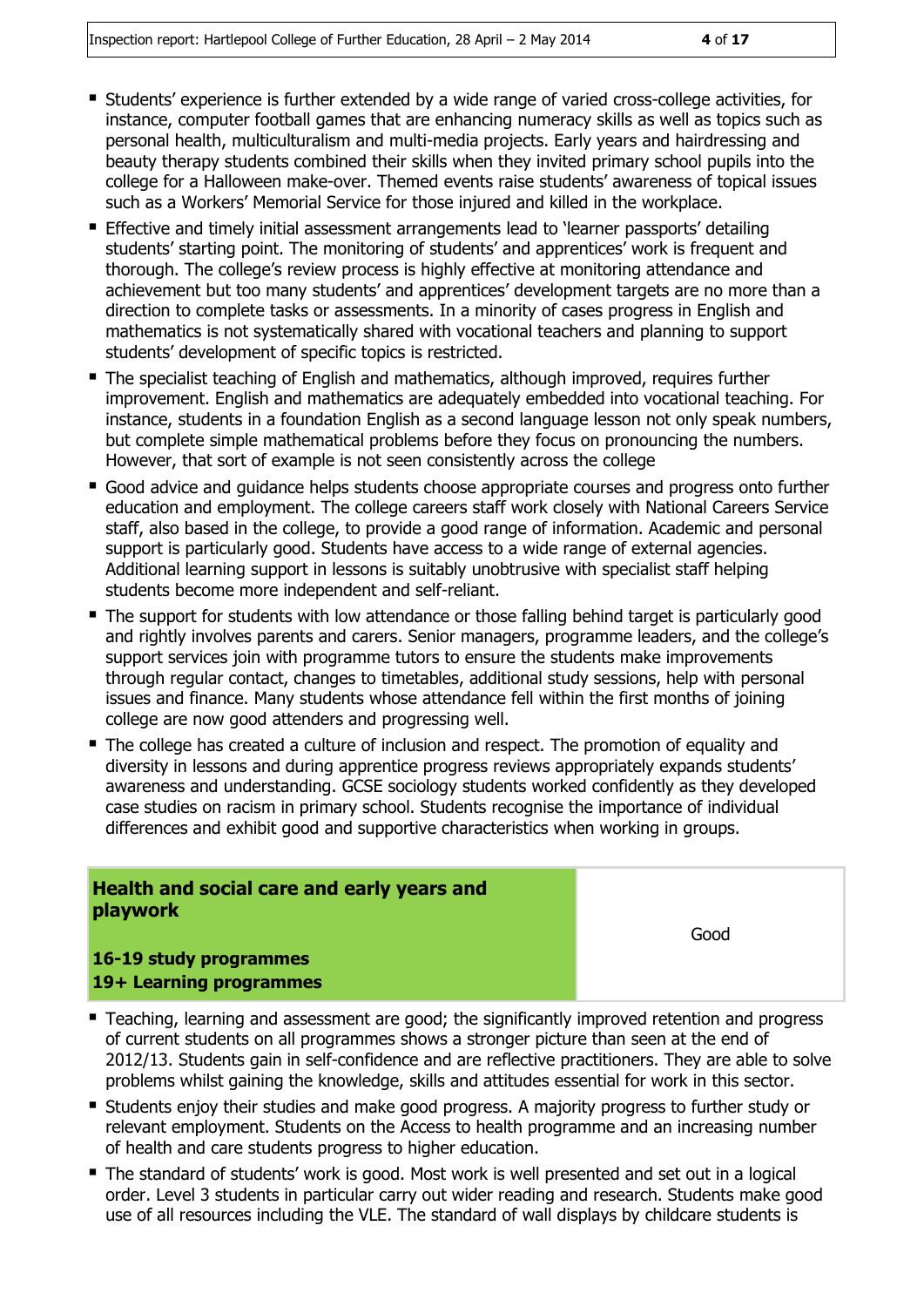good, a skill valued by employers. However, these students have limited opportunity to gain confidence and competence in the use of the interactive white boards used widely in the childcare sector.

- Teachers are well qualified, vocationally experienced and enthusiastically use their experiences well to enhance learning. Learning is well planned and executed, except that not all teachers make best use of detailed group profiles to help design activities and assessment to meet all students' needs. In the most effective sessions teachers adopt a variety of strategies to check learning such as using small whiteboards, electronic quizzes or pre-prepared questions. In lesseffective sessions students are not encouraged to justify their answers to develop breadth and depth of understanding.
- **Students enjoy and benefit from opportunities to work in pairs and small groups sharing life and** work experiences relating to the topic. For example, in a lesson for level 3 health and social care, students confirmed their understanding of the all-inclusive needs of people with one of four types of dementia. Students enthusiastically discussed and recorded ideas onto a 'tablecloth' before moving to the next three tables to add ideas and check spelling. Mobile phones were used to photograph the completed 'tablecloths' before being posted to the VLE for future reference.
- Assessment is well planned and thorough. Students have a timetable encouraging them to manage their time effectively. Students value the supportive verbal and written feedback enabling them to improve their work and grade. A sound tracking system and robust internal moderation monitors progress and maintains quality well.
- Initial advice and quidance and induction are now robust, ensuring students are on the correct level and pathway. Diagnostic assessment of functional skills and learning needs identifies appropriate intervention early in the programme. In-class support or drop-in sessions enable weaker students to stay on their course and achieve. Vocational teachers reinforce the importance of English and mathematics for work in the care sector, which motivates students to succeed.
- Academic and personal support for students is very good. Students are encouraged to set realistic and challenging personal and learning targets to achieve the requirements for progression into their career choice. Regular tutorials motivate students to take responsibility for their learning and to monitor their progress to achieve or exceed target grades. Support for those with personal or health problems is good, for example, support using email was provided for a student with health problems who is keen to maintain her learning.
- Students recognise the importance of valuing and respecting individual differences, identifying how this will inform their later professional practice. They have a good understanding of how to keep themselves and those they are to care for safe.

#### **Engineering**

**16-19 study programmes 19+ Learning programmes**

- Good teaching, learning and assessment are contributing to students' improving success rates. College strategies to improve retention, and hence success rates, are taking effect and in-year retention is now high. Students' progression to a higher level of study and to employment is good.
- Teachers use their good subject knowledge and extensive industrial experience effectively to enhance students' understanding and awareness. Teachers draw on their own experiences in the industry to illustrate key points in lessons. For example, when leading a session on computer numerical control (CNC) machines, the teacher emphasised the need to manufacture engineering components using CNC machines more competitively. He demonstrated effectively

Good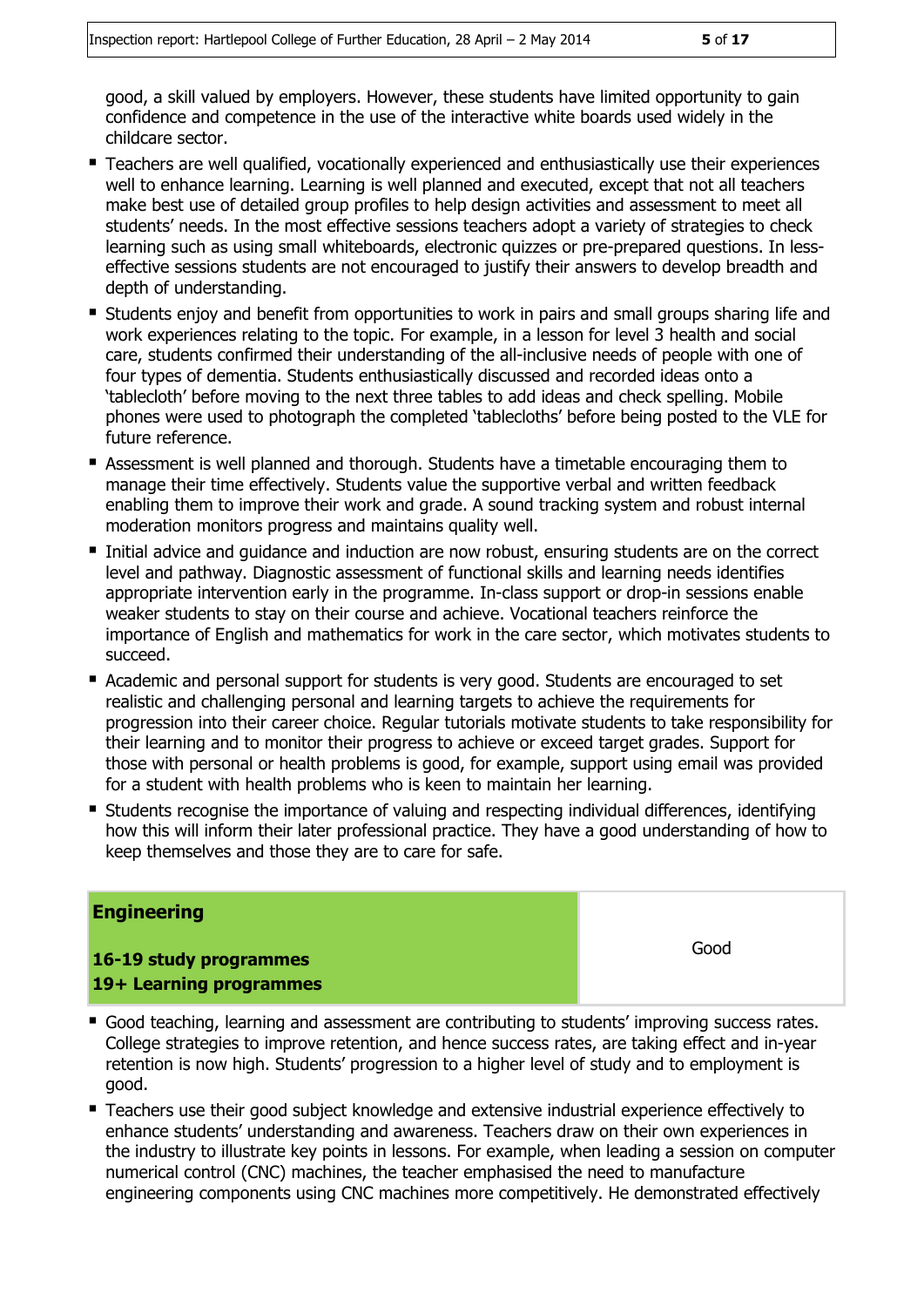the industry practice of changing several parameters on CNC machines to achieve the required objectives.

- **In practical sessions students work independently, productively and safely. Most students** produce a good standard of work. They make good progress and develop appropriate occupational skills. In a lesson in fabrication and welding students produced a variety of highquality engineering components. In the minority of lessons, teachers pay insufficient attention to developing students' underpinning knowledge. For example, in a lesson on turning, several students were unable to state the type of material they were using. In another lesson, a few students did not know how the engineering products that they were manufacturing would be used.
- **Teachers use directed and probing questions skilfully in theory lessons to engage students and** to check their knowledge and understanding. However, most teachers do not use students' profiles and the results of their initial assessment to plan the support needed for individual students, reducing the effectiveness of sessions for all students.
- The well-equipped and laid-out classrooms and the good workshop resources support teaching and learning very well. Students benefit from being in a realistic working environment. Teachers and students make good use of learning technology, including the use of specialist computer software, to support their work and to enrich their experience. Aeronautical engineering students have access to a good flight simulator, which helps them better understand the theory of flight. Students use the good engineering resources on the college's VLE extensively to help them with their assignments and to develop their independent learning skills.
- **Teachers encourage students to participate in competitions to enhance their practical skills,** increase their confidence, aid their personal and social development and prepare them well for future employment. Engineering students have a good record of success in local and regional competitions and awards.
- **Teachers and workshop technicians support students very well, both in and outside of lessons.** Teachers set students realistic targets for improvement and monitor their progress regularly. They use comprehensive tracking sheets to record students' achievement.
- Assessment practices are good. Assignment briefs and tasks have clearly defined criteria that specify what students need to do to achieve. The quality of students' written work, particularly at level 3, is good. Teachers' written feedback is variable and ranges from sufficiently detailed and helpful to cursory. In practical lessons, teachers provide constructive verbal feedback to students and outline what they need to do to improve the quality of their work.
- Teaching in vocational lessons supports the development of students' English and mathematics skills well. Students use precision engineering instruments ably to measure and record data. They use engineering formulae and equations competently and carry out accurate calculations to support their tasks and to develop their mathematics skills. Teachers introduce appropriate technical vocabulary and engineering terminology in their lessons to develop students' English skills. The routine correction of students' grammatical and spelling mistakes helps their more general employment skills.
- Information, advice and guidance are good. Students value the good advice and guidance they receive from their teachers and college staff on career and progression pathways.
- Equality and diversity are appropriately promoted and understood well by teachers and students. Students are attentive in lessons and behave very well; mutual respect between teachers and students is good. As a result of specific recruitment activities the proportion of female students in aeronautical engineering and in fabrication and welding is increasing. Teachers and students pay good attention to safe working practices.

**Hairdressing and beauty therapy 16-19 study programmes 19+ Learning programmes**

Good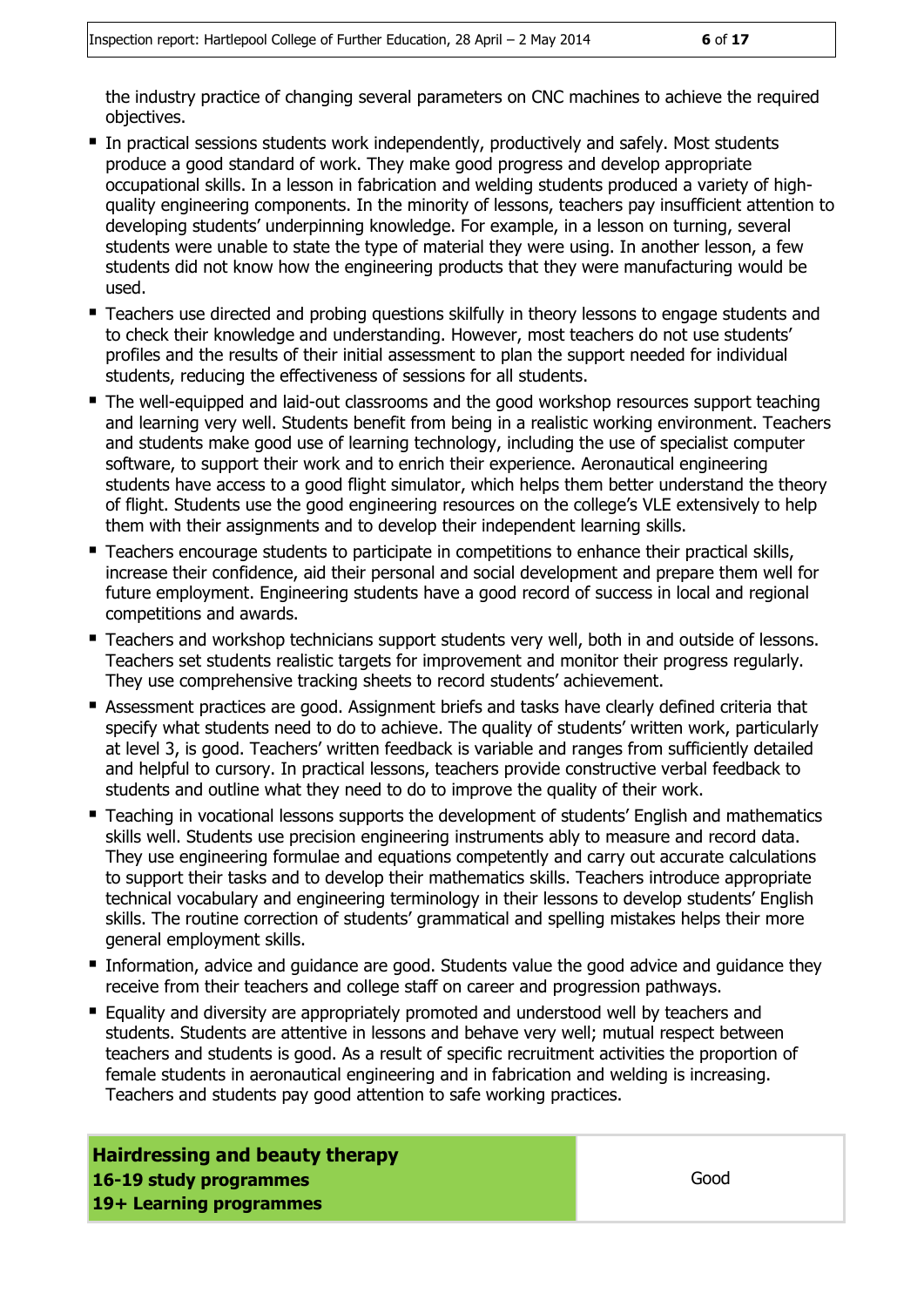- Teaching, learning and assessment in hairdressing and beauty therapy are good, as reflected in the good progress that current students are making and improvements in outcomes for several courses in 2012/13. Most students' work is of a good quality and students display high levels of professionalism and client care in practical salon sessions in the college. Students benefit from regular practice and assessment on a generous supply and variety of clients which the department successfully attracts through effective marketing and promotions. Current in-year retention and attendance is high. Progression from level 1 to level 2 courses is high; however, progression for hairdressing students to level 3 courses is too low.
- Teaching and learning are good because teachers support students well to develop skills to a good standard. Students make rapid progress and build their confidence, partly because they work on a variety of clients from an early stage in their courses. Teachers constantly reinforce the link between students' work to good industry practices.
- A strong focus on ensuring that students provide good client care and consultations results in clients becoming regular users of the services the college offers. Teachers keep their skills upto-date through effective professional development, which they use well to provide interesting, engaging lessons. Teachers ensure practical sessions are well planned and purposeful. Students are encouraged to work independently, making decisions about product and colour choice in practical sessions.
- Students enjoy their theory lessons and develop their knowledge and understanding well because teachers break learning up into small elements with a regular change of activity and reinforcement of knowledge. Teachers develop effective relationships with their students. Although lesson planning does not consistently reflect the information available in group profiles teachers are adept at responding well to meet students' needs in lessons, in particular by involving those who are more reluctant to participate. However, in a minority of sessions, the work is not sufficiently challenging for the more able students and they do not make the progress of which they are capable.
- Teachers raise students' aspirations through an improving enrichment programme including external visits and the opportunity to participate in internal and external competitions. Work placement is encouraged. However, only a minority of students participate and benefit from the opportunity to experience a real work environment with a small number gaining employment.
- Teachers focus well on the development of students' spoken and written skills including the development and regular reinforcement of technical language. Teachers use peer assessment effectively in lessons. For instance, students enthusiastically highlight incorrect spellings in written work, and in salon sessions, give useful feedback to their colleagues when they act as models for treatments such as body massage.
- Pre-course information has been strengthened as one approach to dealing with the previously low retention of students on their courses. Early indications suggest that fewer students are leaving their courses early because they have chosen the right pathway in hairdressing or beauty therapy. However, too many hairdressing students who demonstrate a good level of skill and ability and are capable of progression are enrolled inappropriately onto level 1 courses.
- Students' additional learning and social needs are identified early in their courses and effective support, including support in lessons, ensures students are able to learn well. Good use is made of a student 'passport' to monitor students' progress and identify those at risk of nonattendance. Students are clear about the broad qualification targets they are working towards and teachers and students make good use of tracking systems displayed prominently on salon walls. Reviews and target-setting in lessons, covering an individual student's preceding learning and progress, require improvement.
- Teachers create a safe and supportive atmosphere to which students respond well. Students exhibit positive behaviour and this promotes harmony in lessons. In a minority of lessons teachers plan activities which raise students' awareness of equality and diversity topics well; for example, the choice of makeup and colour for different skin types. But students' full and deep understanding of how they would be expected to meet clients' diverse needs is underdeveloped.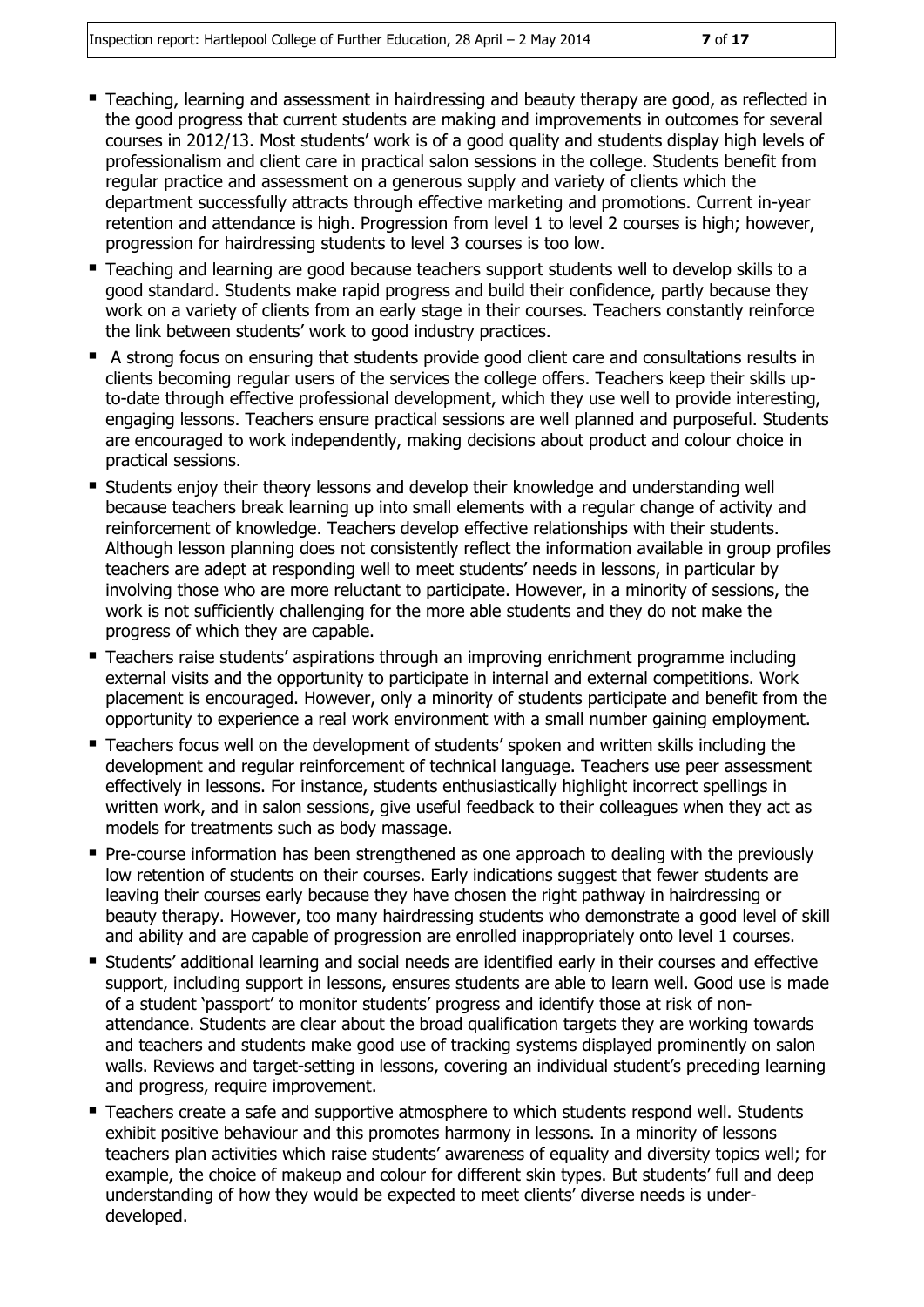#### **Foundation English**

#### **16-19 study programmes 19+ Learning programmes**

Requires improvement

- Foundation English teaching, learning and assessment require improvement. This is seen in the mixed picture of 2012/13 success rates, with long courses in functional skills English at satisfactory levels but improvement needed in short courses in functional skills English and in the achievement of grades A\* to C in GCSE English. In-year attendance is below the college's target level and it is not clear from in-year results if a declining trend in outcomes has been reversed.
- Students enjoy their learning, improve their skills, and make good progress in lessons. Teachers have consistently high expectations of all their student. Behaviour and attitude are good. Students on GCSE English courses need further encouragement and guidance to set their targets and aspirations at a level to ensure that they achieve high grades.
- Classroom activities are well structured and students enjoy a range of activities that are stimulating and varied, keeping them motivated and engaged. The curriculum is well planned and good resources are available in class, supplemented through the VLE. Most teachers use learning technology well in the delivery of the English curriculum.
- **The use of skilful questioning techniques ensures that most students are involved and effectively** challenged. Sometimes, however, teachers move on too quickly without checking the understanding of all their students. A lack of differentiated materials or extension activities means that a few of the more able students are not challenged sufficiently.
- Good levels of support in lessons help students progress; this ranges from direct help from teachers to additional workshop sessions for English GCSE students. Additional learning support needs are identified at an early stage, starting at school then through enrolment and in initial assessment. Effective plans are in place to offer appropriate support, provided by the wellqualified additional learning support team.
- Most staff are experienced, appropriately qualified and extremely committed to achieving success for their students and for the community of Hartlepool. Staff know their students very well. Specialist English staff deliver GCSE English and nearly all functional skills English programmes. In a very small number of cases, vocational staff deliver functional skills English. This works well on the whole; where vocational staff need additional support and the opportunity to develop their expertise in English this is made available through professional development.
- Assessment of learning is good. The recent introduction of a student 'passport' has enabled careful monitoring of students' progress. Verbal feedback to students is particularly good and very supportive. Written feedback on assignments is usually careful and evaluative but often with an insufficient focus on what students can do to improve.
- Recent developments in initial and diagnostic assessment ensure that students' starting points are accurately identified. In GCSE English, teachers devise an individual learning plan which has clear and measurable targets across a range of learning outcomes; this is carefully monitored and regularly reviewed. In functional skills English programmes the initial assessment of learning needs has not yet resulted in individualised plans, with specific targets for improvement set within the session for each student, reducing the ability of teachers to monitor progress.
- Information, advice and quidance are satisfactory, and are particularly effective at the start of the programme when staff provide students and their parents with clear information about what choices are available. Following the significant dip in the achievement of English GCSE high grades in 2012/13 guidance strategies and entry criteria have been developed to ensure that students are directed onto the most appropriate English course to meet their needs.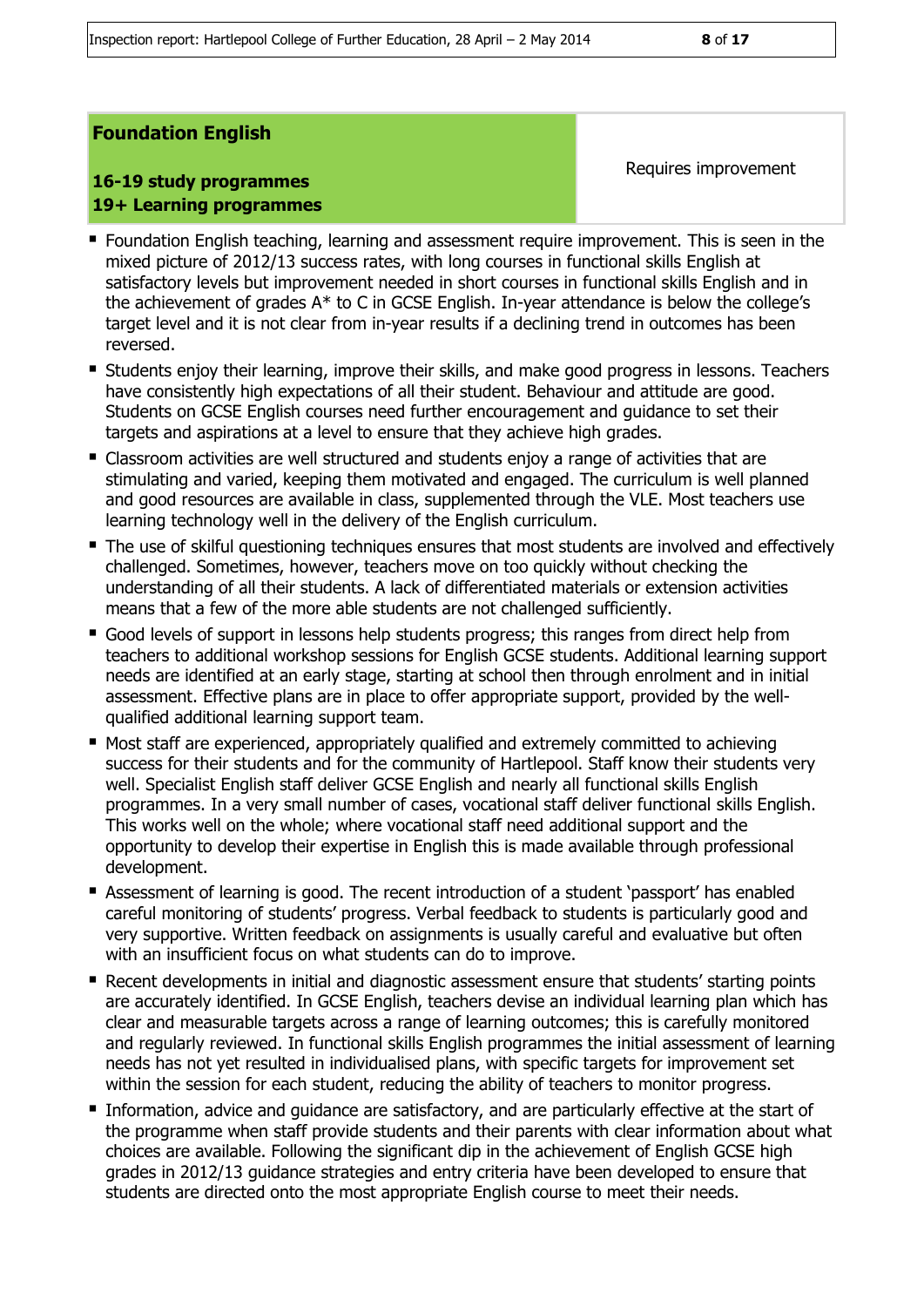The college provides students with an excellent and inclusive learning environment, resulting in a strong culture of mutual respect between students and between students and staff. Students feel safe.

#### **Foundation mathematics**

**16-19 study programmes 19+ Learning programmes** Requires improvement

- **The quality of teaching, learning and assessment in foundation mathematics requires** improvement. Success rates in GCSE mathematics are improving but success rates in functional skills, where the number of students is higher, require improvement, as does the achievement of grades A\* to C in GCSE. However, current students are making improved progress in comparison to previous years because of changes to staffing and better organisation of classes according to student ability.
- In most instances the majority of students satisfactorily improve their mathematical knowledge, but a small minority of functional skills students are not sufficiently challenged in their learning; for example, students complete tasks in areas where they already understand the majority of mathematical concepts. When their learning is less challenging or the pace of learning is slow, students' level of motivation and progress is poor.
- A stronger feature of this area is the intensive extra support that teachers and other learning support staff provide to students to develop their understanding of mathematics when they have poor background knowledge. All students benefit from in-class support, however, GCSE students particularly value the extra sessions that are available to them outside of timetabled classes to develop or consolidate any areas of weakness.
- The majority of teachers help most students effectively to develop a range of mathematical skills which prepare them for relevant assessment and progression. For example, in one session, automotive students developed their skills in interpreting measurements using micrometer readings.
- In the more engaging functional skills lessons teachers have the skills to be able to contextualise learning so that students benefit from engaging activities. For example, during a data handling session, sport and public services students watched a rugby video clip on a tablet computer and completed a tally of tackles and passes.
- In good sessions teachers are very experienced in teaching mathematics and have good subject expertise. An advanced practitioner group meets monthly, with training, good practice and resources being shared; the group now also supports professional development for all foundation mathematics staff so that students have a positive learning experience.
- Initial and diagnostic assessment processes are good and are consistently carried out for all students. GCSE students particularly benefit from an extended period of diagnostic assessment activity to ensure that they are on the course which is most suited to their learning needs. Monitoring of attendance is now a priority for staff with a robust system in place to ensure that all vocational students attend their mathematics classes. Communication with and support from parents is sought through text messages, letters and, if necessary, meetings.
- Assessment of learning requires improvement in many functional skills sessions but is good in GCSE lessons. Functional skills teachers often provide verbal feedback in class but GCSE teachers provide detailed written feedback, which better supports independent learning. As a result GCSE students use online lessons and activities to help them to improve their grades and study. Functional skills teachers often use questions to check learning, which ensures that most students continue to participate and remain engaged in learning, but this is not always used to check the detail of everyone's learning.
- Advice and guidance in foundation mathematics has improved since the previous inspection. Students have a better understanding of course entry requirements for progression in their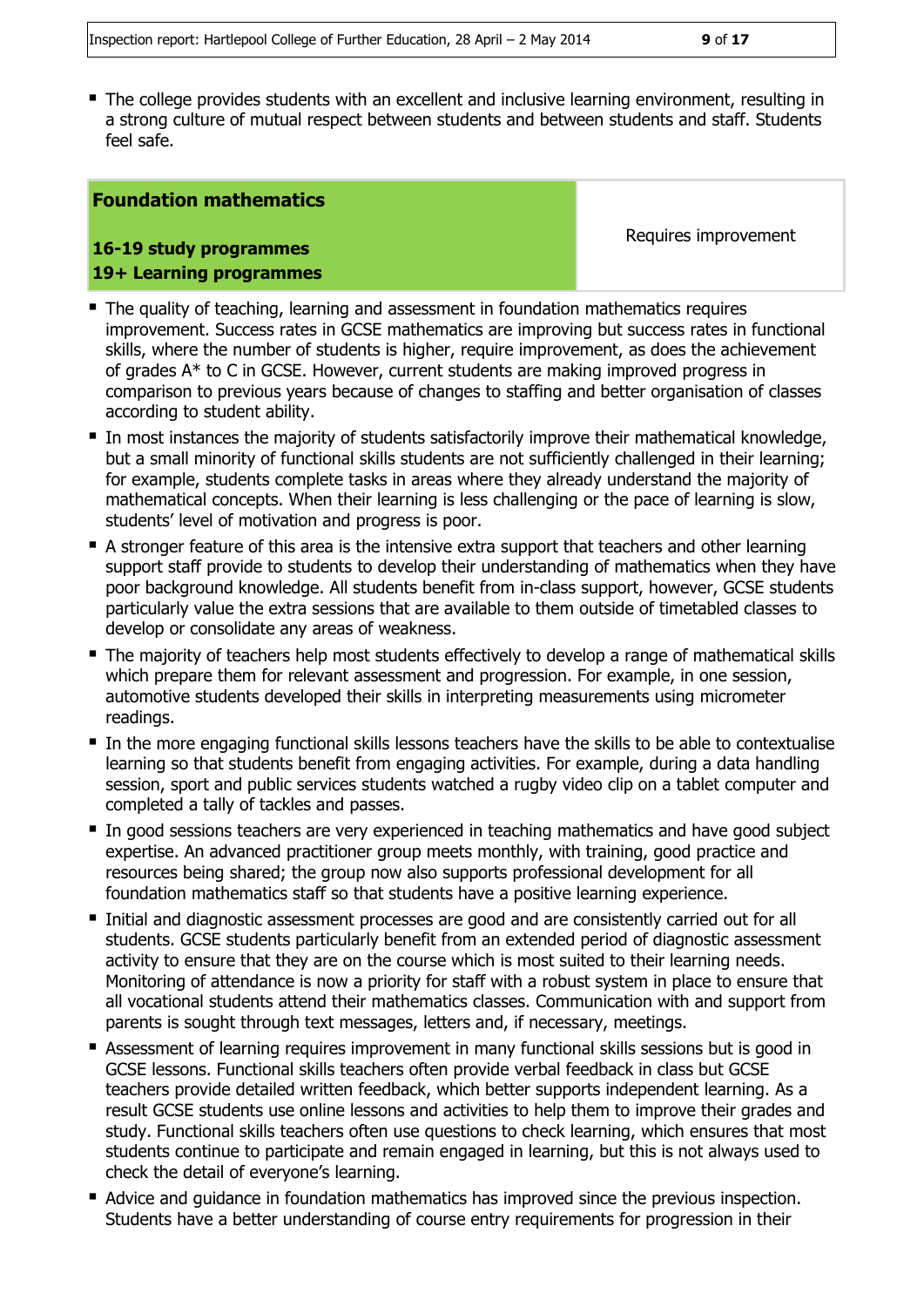In the majority of sessions equality and diversity are evident through the good relations that exist. In only a minority of sessions do staff actively promote equality through, for example, the use of real data on contentious issues, as a vehicle to explore concepts of diversity.

#### **Administration**

#### **Apprenticeships**

- For administration apprentices teaching, learning and assessment are good, which leads to the very large majority of apprentices successfully completing their frameworks. A good proportion of apprentices complete their programme within their planned timescales. Current business administration apprentices are making very good progress.
- **Assessors are committed to their apprentices and have high expectations of their standard of** work. Assessors work as an effective team to support learning both on- and off- the-job. A good standard of work is evident in the majority of apprentices' portfolios, although the volume of material is potentially in excess of the requirements of the programme.
- Apprentices develop highly relevant personal and vocational skills to complement their role and responsibilities in, for example, in improving negotiation skills with customers, presentation skills with work colleagues as well as and team working. Employers recognise and value these skills. On successful completion of their frameworks the majority of apprentices progress to full-time employment or promotion.
- Professional, competent assessors provide well-planned learning, using their knowledge and experience effectively to motivate apprentices to learn and improve their skills. Apprentices participate enthusiastically in activity based and vocationally focused sessions, where theory and practice are linked in a meaningful way to promote understanding of a subject. For example, imaginative use of product images were used to stimulate apprentices into describing what they meant to them. Apprentices then used this same process of personal description to help them build their own curriculum vitae content.
- The pace of delivery of sessions is good and apprentices, through questions, answers and professional discussions, respond well to an enthusiastic approach to illustrate and extend their depth of learning. Independent learning is strongly encouraged for both intermediate and advanced apprentices, partly through an exercise of cross referencing their own portfolio evidence to the awarding body standards and research activity. Good directed learning and differentiated activities support apprentices in meeting their individual needs.
- Observations and assessments of practice are particularly effective in contributing to the apprentices' knowledge, skill development and improvements in practice, for example, in delivering high-quality customer service. Assessment planning is good and feedback very helpful in motivating and identifying how apprentices can make further improvements. Apprentices are clear on how and why they are expected to complete planned work before the next visit. Very good monitoring of progress ensures apprentices are on track, and early identification of those at risk of not achieving results in prompt action being taken.
- Good communication between the assessors, apprentices and employers helps everyone understand what needs to be done to achieve the qualification. Employers are supportive of their apprentices and understand the types of activities they need to be completing in the workplace to progress and meet the standards; for example, in handling confidential documents appropriately while balancing customer' needs against organisational demands. Assessors provide academic and personal support that is valued by apprentices, and are very responsive in meeting individual needs during planned visits to the workplace and college.

Good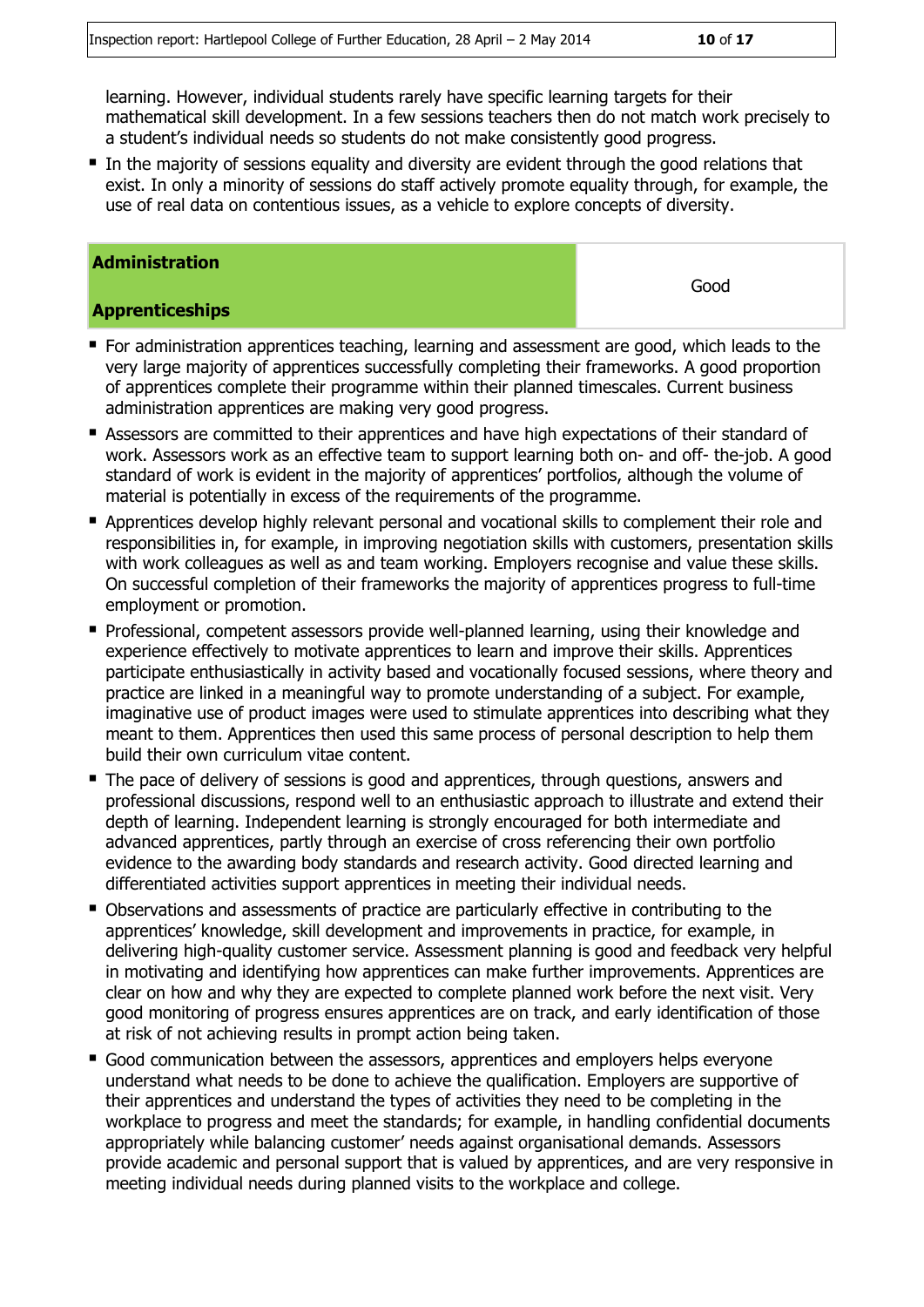- Initial assessment is used well to ensure apprentices are on the right programme at the right level, and for planning differentiated learning. Support for functional skills and GCSEs is good and effective in helping apprentices achieve their frameworks. Assessors support apprentices well to improve their spelling and grammar. However, this practice is not consistent and this means a small minority of apprentices produce documentation that employers would judge as inappropriate for external use.
- Good practical help, guidance and support prepare apprentices for their framework from the beginning through to a successful end. All apprentices are aware of the requirements of the frameworks and understand how to succeed in a timely way. However, target-setting is not always sufficiently detailed, and is focused too much on meeting unit outcomes rather than more personal and individualised learning goals to support progress. Information and advice, including careers advice, is particularly effective in supporting progression.
- Resources to support learning and skill development are good and varied. Students value the VLE, which provides a detailed source of information and an effective communication and assessment tool. However, assessors do not make best use of other technology to broaden learning.
- **Equality and diversity are promoted well, with apprentices valuing individual differences and** speaking confidently about cultural differences, respect and the impact on business and customer-service practices. Apprentices understand clearly the importance of working safely.

| The effectiveness of leadership and management | Good |
|------------------------------------------------|------|
|------------------------------------------------|------|

- The college's new Principal, along with senior managers, has devised a highly ambitious and motivational strategic vision to achieve outstanding status over the next two academic years. The strategy has been articulated and communicated well to staff at all levels and is the foundation of the college's comprehensive approach to improving the provision. Teaching staff and managers generally welcome and embrace the strategy with confidence. Staff morale in the college appears high.
- **Since the previous inspection the college's senior managers have meticulously evaluated every** element of the provision and identified a wide and coherent range of fundamental improvement actions, particularly to improve teaching and learning and students' outcomes.
- Managers and teaching staff now demonstrate a relentless focus on improvement and much has been achieved in a short period in improving the quality of teaching, learning and assessment, and in higher rates of attendance and retention. However, much is still work in progress and the implementation and impact of improvement actions are not yet consistently good in all curriculum areas; the college recognises improvements that are required in non-inspected areas. College staff have used careful analysis of data to predict that students' success rates in the current year will, in most curriculum areas, be substantially higher than in the previous year. However, these success rates cannot be confirmed until after the end of the academic year.
- The quality, reliability, breadth and range of performance data are good and much improved; managers analyse and monitor these data particularly well. Data are readily accessible to managers and teaching staff and presented in an understandable format. All managers are well informed about the impact of all improvement actions and respond quickly if problems become apparent. Data are detailed and allow for the performance and attendance of individual students to be monitored closely by teaching staff and, where needed, timely support or interventions take place.
- College governance arrangements are strong. A dedicated and skilled board of governors, including two active student governors, challenges and holds the Principal and senior management team closely to account. Governors are very well informed about the college's performance; senior managers produce very clear and concise board briefing papers supported by good quality data.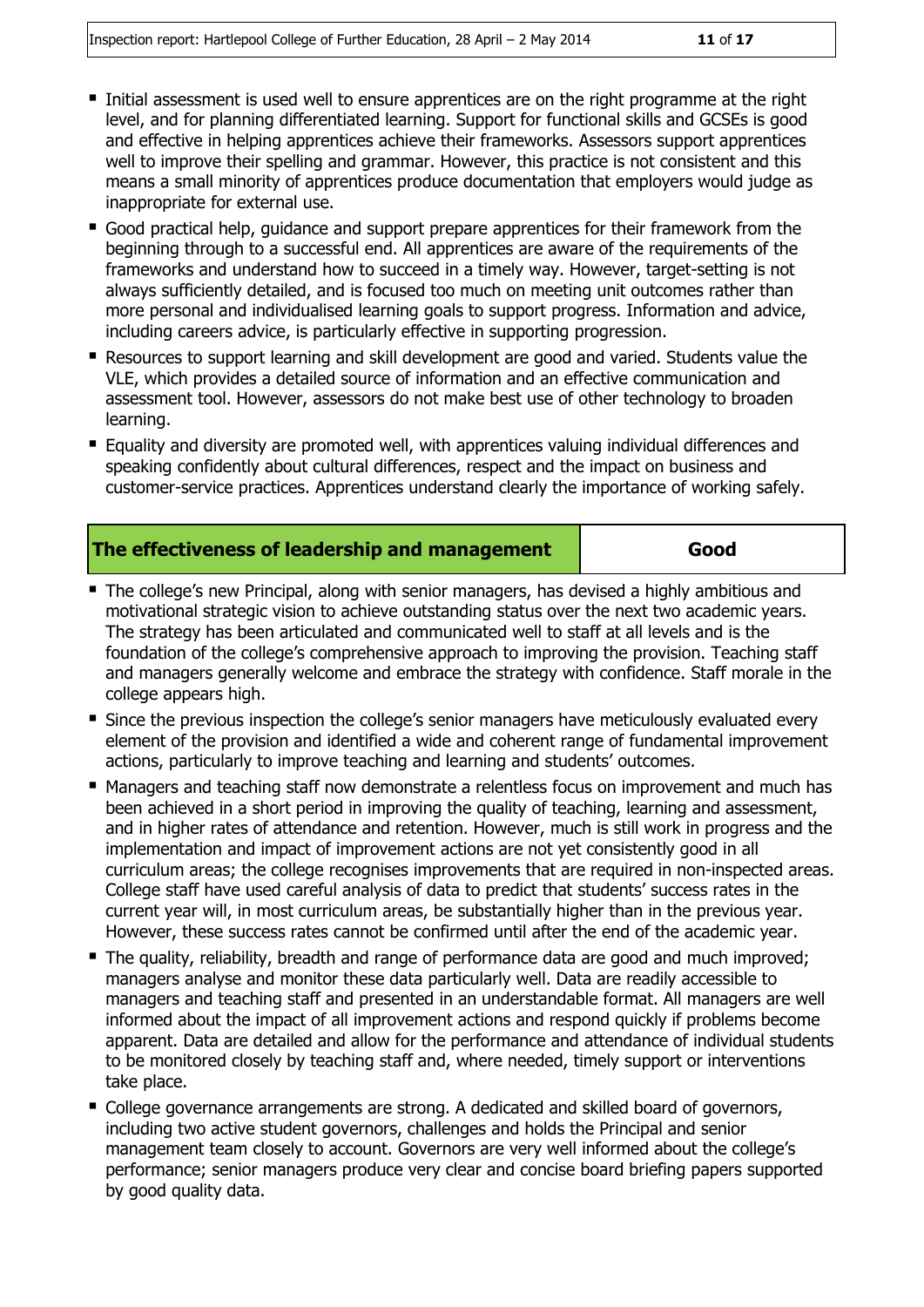- **Managers and curriculum staff are also held to close account for the achievement of their own** clear and challenging targets through regular performance-review meetings. Senior managers have recently harnessed the skills of the college's best teachers to disseminate and support improvement in teaching and learning practice. Extensive resources have also been developed to support teachers' and tutors' professional development. Together these have led to measurable improvements in the lesson observation grades awarded to teaching staff. Good practice in teaching, learning and assessment is identified and shared well with teaching staff.
- The large apprenticeship provision is well managed. Arrangements for supporting apprentices differ between the various schools in the college; however, the somewhat complex arrangements are monitored closely at a senior level and high standards and outcomes are maintained across the provision.
- The most recent self-assessment process has been particularly rigorous and effective. The college listens well to, and takes note of, the views of students and other stakeholders. The selfassessment report is highly evaluative, crisply analytical and exceptionally critical. The college's overall quality improvement arrangements are now comprehensive and very effective and include very sound action planning, specific and time-bound target-setting and close monitoring and reporting. The very small subcontracted provision is subject to appropriate scrutiny and improvement activity.
- The curriculum is particularly well planned and developed. It meets the employment and employability needs of employers, students and parents locally and regionally. The college plays a pivotal role in the education and skills development of the local community and an increasingly influential role in local, regional and national strategic initiatives. The college works very well with a wide range of local and national employers to secure new apprenticeship opportunities. The vast majority of advanced apprentices gain long-term employment on completion of their qualification.
- The college's strategy to implement study programmes has been reviewed and is now comprehensive and very well considered. However, improvements in the quality of teaching, learning and students' outcomes on functional skills English and mathematics programmes lag behind other curriculum areas.
- The college is open and inclusive and students feel safe. The promotion and management of equality and diversity are much improved, particularly in the context of teaching sessions. The college's 'Respect' programme has successfully helped to increase students' broad awareness and understanding of equality and diversity issues, but the programme is not linked sufficiently closely to every curriculum area.
- The college meets its statutory requirements for safeguarding all students. Safeguarding arrangements have been recently reviewed and strengthened further.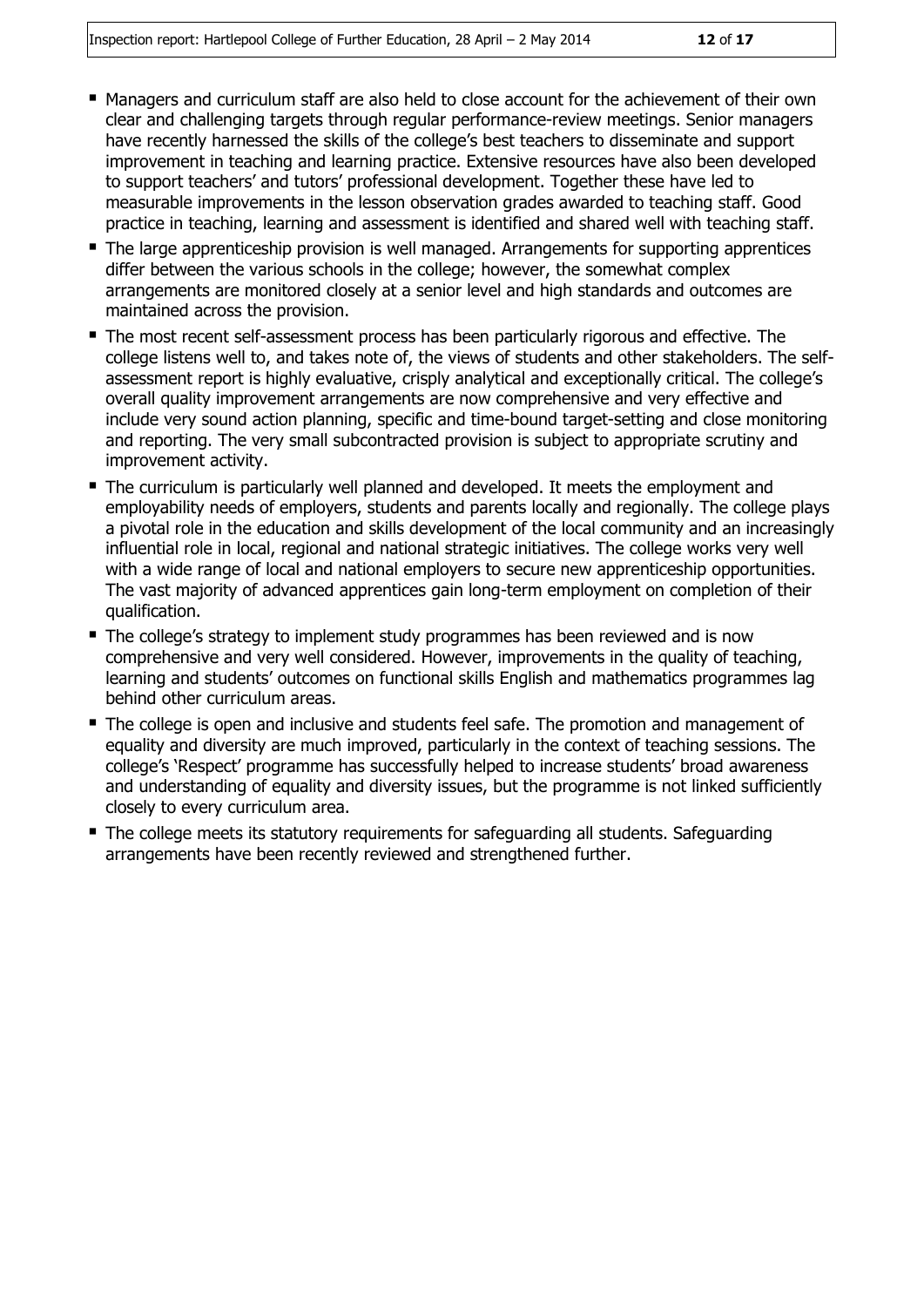## **Record of Main Findings (RMF)**

## **Hartlepool College of Further Education**

| Inspection grades<br>are based on a<br>provider's<br>performance:<br>1: Outstanding<br>2: Good<br>3: Requires<br>improvement | Overall        | 14-16 part-time provision | 14-16 full-time provision | study programmes<br>16-19 | Traineeships | 19+ learning programmes | Apprenticeships | Employability | Community learning |
|------------------------------------------------------------------------------------------------------------------------------|----------------|---------------------------|---------------------------|---------------------------|--------------|-------------------------|-----------------|---------------|--------------------|
| 4: Inadequate                                                                                                                |                |                           |                           |                           |              |                         |                 |               |                    |
| Overall effectiveness                                                                                                        | $\overline{2}$ | N/A                       | N/A                       | $\overline{2}$            | N/A          | $\overline{2}$          | $\overline{2}$  | N/A           | N/A                |
| Outcomes for<br>learners                                                                                                     | 3              | N/A                       | N/A                       | 3                         | N/A          | 3                       | $\overline{2}$  | N/A           | N/A                |
| The quality of<br>teaching, learning<br>and assessment                                                                       | $\overline{2}$ | N/A                       | N/A                       | $\overline{2}$            | N/A          | $\overline{2}$          | $\overline{2}$  | N/A           | N/A                |
| The effectiveness of<br>leadership and<br>management                                                                         | $\overline{2}$ | N/A                       | N/A                       | $\overline{2}$            | N/A          | $\overline{2}$          | $\overline{2}$  | N/A           | N/A                |

| Subject areas graded for the quality of teaching, learning and assessment |                         |  |
|---------------------------------------------------------------------------|-------------------------|--|
| <b>Health and social care</b>                                             |                         |  |
| <b>Early years and playwork</b>                                           | $\overline{\mathbf{2}}$ |  |
| <b>Engineering</b>                                                        | $\overline{\mathbf{2}}$ |  |
| Hairdressing and beauty therapy                                           |                         |  |
| <b>Foundation English</b>                                                 |                         |  |
| <b>Foundation mathematics</b>                                             |                         |  |
| <b>Administration (apprenticeships)</b>                                   |                         |  |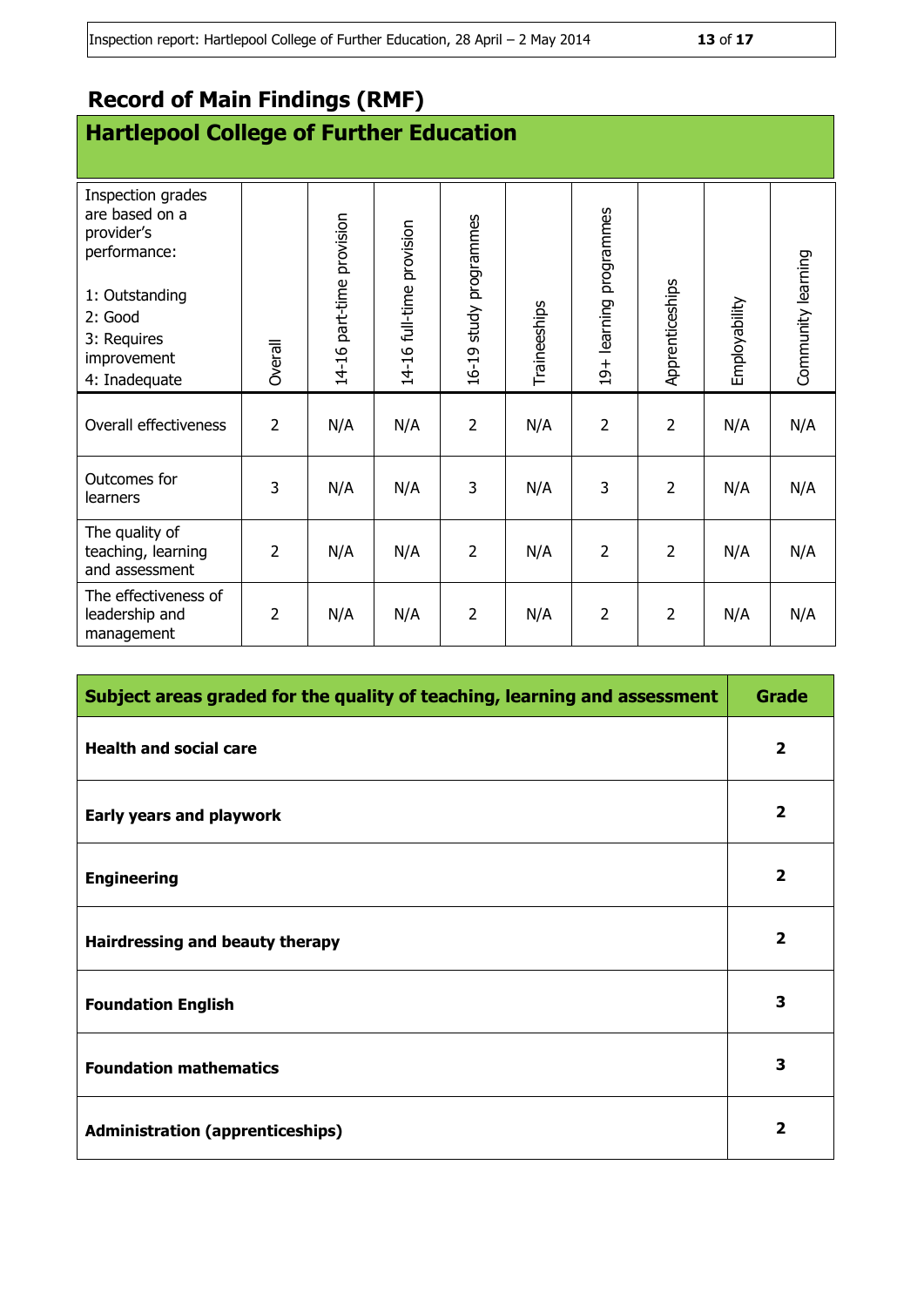## **Provider details**

| <b>Type of provider</b>                                                              | General further education college |
|--------------------------------------------------------------------------------------|-----------------------------------|
| <b>Age range of learners</b>                                                         | $16+$                             |
| <b>Approximate number of</b><br>all learners over the previous<br>full contract year | 6,803                             |
| <b>Principal/CEO</b>                                                                 | Mr Darren Hankey                  |
| <b>Date of previous inspection</b>                                                   | <b>March 2013</b>                 |
| <b>Website address</b>                                                               | http://www.hartlepoolfe.ac.uk/    |

#### **Provider information at the time of the inspection**

| <b>Main course or learning</b><br>programme level                                              | Level 1 or<br>below                                                                    |                     | Level 2   |                 | Level 3            |              | Level 4<br>and above |              |  |
|------------------------------------------------------------------------------------------------|----------------------------------------------------------------------------------------|---------------------|-----------|-----------------|--------------------|--------------|----------------------|--------------|--|
| <b>Total number of learners</b>                                                                | $16 - 18$                                                                              | $19+$               | $16 - 18$ | $19+$           | $16 - 18$          | $19+$        | $16 - 18$            | $19+$        |  |
| (excluding apprenticeships)                                                                    | 315                                                                                    | 1,370               | 538       | 881             | 784                | 581          | 4                    | 59           |  |
|                                                                                                |                                                                                        | <b>Intermediate</b> |           | <b>Advanced</b> |                    |              | <b>Higher</b>        |              |  |
| <b>Number of apprentices by</b><br><b>Apprenticeship level and age</b>                         | $16 - 18$                                                                              | $19+$               | $16 - 18$ |                 | $19+$<br>$16 - 18$ |              |                      | $19+$        |  |
|                                                                                                | 297                                                                                    |                     | 146       | 257             | 319                | $\mathbf{0}$ |                      | $\mathbf{0}$ |  |
| <b>Number of traineeships</b>                                                                  |                                                                                        | $16 - 19$           |           | $19+$           |                    |              |                      | <b>Total</b> |  |
|                                                                                                |                                                                                        | N/A                 |           | N/A             |                    |              | N/A                  |              |  |
| <b>Number of learners aged 14-16</b>                                                           |                                                                                        |                     |           |                 |                    |              |                      |              |  |
| <b>Full-time</b>                                                                               | N/A                                                                                    |                     |           |                 |                    |              |                      |              |  |
| <b>Part-time</b>                                                                               | 6                                                                                      |                     |           |                 |                    |              |                      |              |  |
| <b>Number of community learners</b>                                                            | 455                                                                                    |                     |           |                 |                    |              |                      |              |  |
| <b>Number of employability learners</b>                                                        | 709                                                                                    |                     |           |                 |                    |              |                      |              |  |
| <b>Funding received from</b>                                                                   | <b>Skills Funding Agency (SFA)</b>                                                     |                     |           |                 |                    |              |                      |              |  |
| At the time of inspection the<br>provider contracts with the<br>following main subcontractors: | п<br>Heritage Craft Alliance<br>п<br>DO Consultancy Ltd<br><b>Fine Industries</b><br>п |                     |           |                 |                    |              |                      |              |  |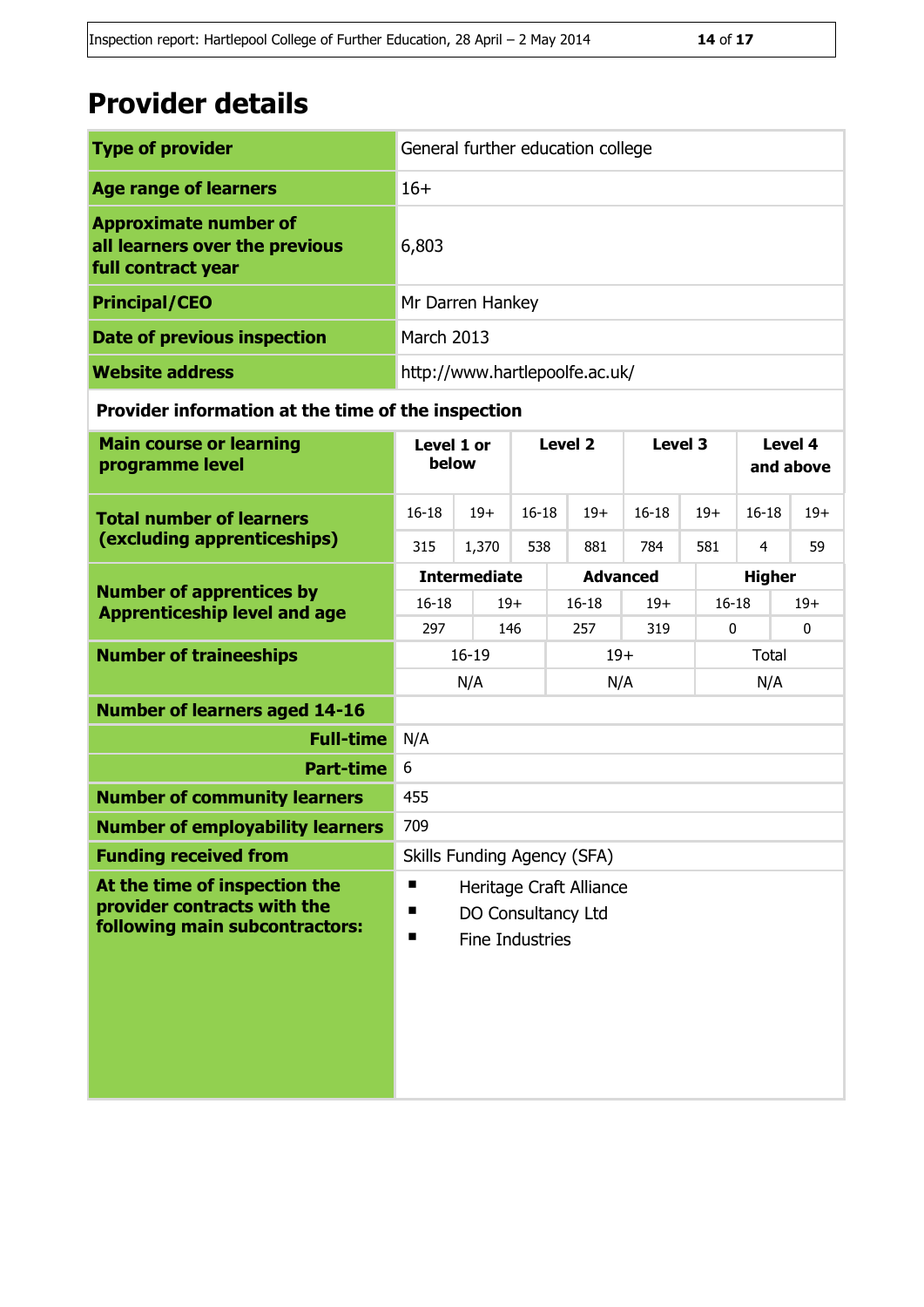### **Contextual information**

Hartlepool College is a medium-sized further education college in the North East of England. It has one main site, in the centre of town, which has been completely rebuilt with the new building opened in September 2011. Additional sports facilities are located in a nearby community facility. The town also has a sixth-form college and a campus of an art and design college. The area is one of high social and economic deprivation. Many students come from wards that are among the most deprived in England. Unemployment is much higher than national levels. The percentage of pupils in school in the local authority gaining five or more A\* to C grades at GCSE or equivalent including English and mathematics was 11 percentage points lower than the national figure in 2012.

### **Information about this inspection**

**Lead inspector** Andy Harris HMI

Two of Her Majesty's Inspectors (HMI) and seven additional inspectors, assisted by the college's Assistant Principal as nominee, carried out the inspection with short notice. Inspectors took account of the provider's most recent self-assessment report and development plans, and the previous inspection report. Inspectors also used data on learners' achievements over the last three years to help them make judgements. Inspectors used group and individual interviews, telephone calls and online questionnaires to gather the views of learners and employers; these views are reflected throughout the report. They observed learning sessions, assessments and progress reviews. The inspection took into account all relevant provision at the provider. Inspectors looked at the quality of teaching, learning and assessment across all of the provision and graded the sector subject areas listed in the report above.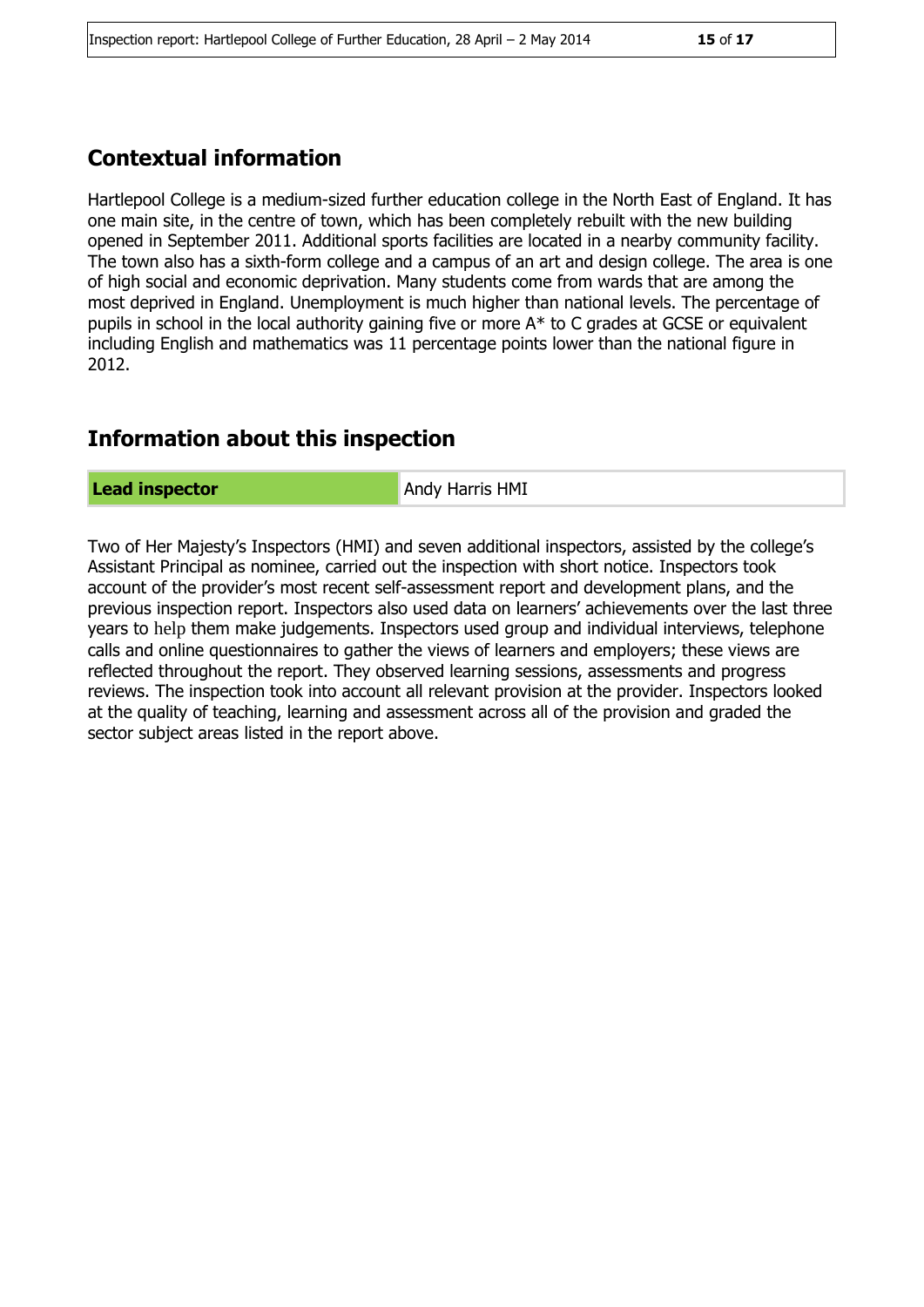### **What inspection judgements mean**

| Grade   | <b>Judgement</b>     |
|---------|----------------------|
| Grade 1 | Outstanding          |
| Grade 2 | Good                 |
| Grade 3 | Requires improvement |
| Grade 4 | Inadequate           |

Detailed grade characteristics can be viewed in the Handbook for the inspection of further education and skills 2012, Part 2:

http://www.ofsted.gov.uk/resources/handbook-for-inspection-of-further-education-and-skillsseptember-2012

Any complaints about the inspection or the report should be made following the procedures set out in the guidance 'Raising concerns and making complaints about Ofsted', which is available from Ofsted's website: www.ofsted.gov.uk If you would like Ofsted to send you a copy of the guidance, please telephone 0300 123 4234, or email enquiries@ofsted.gov.uk.



Learner View is a website where learners can tell Ofsted what they think about their college or provider. They can also see what other learners think about them too.

To find out more go to [www.learnerview.ofsted.gov.uk](http://www.learnerview.ofsted.gov.uk/)



Employer View is a new website where employers can tell Ofsted what they think about their employees' college or provider. They can also see what other employers think about them too.

To find out more go to [www.employerview.ofsted.gov.uk](http://www.employerview.ofsted.gov.uk/)